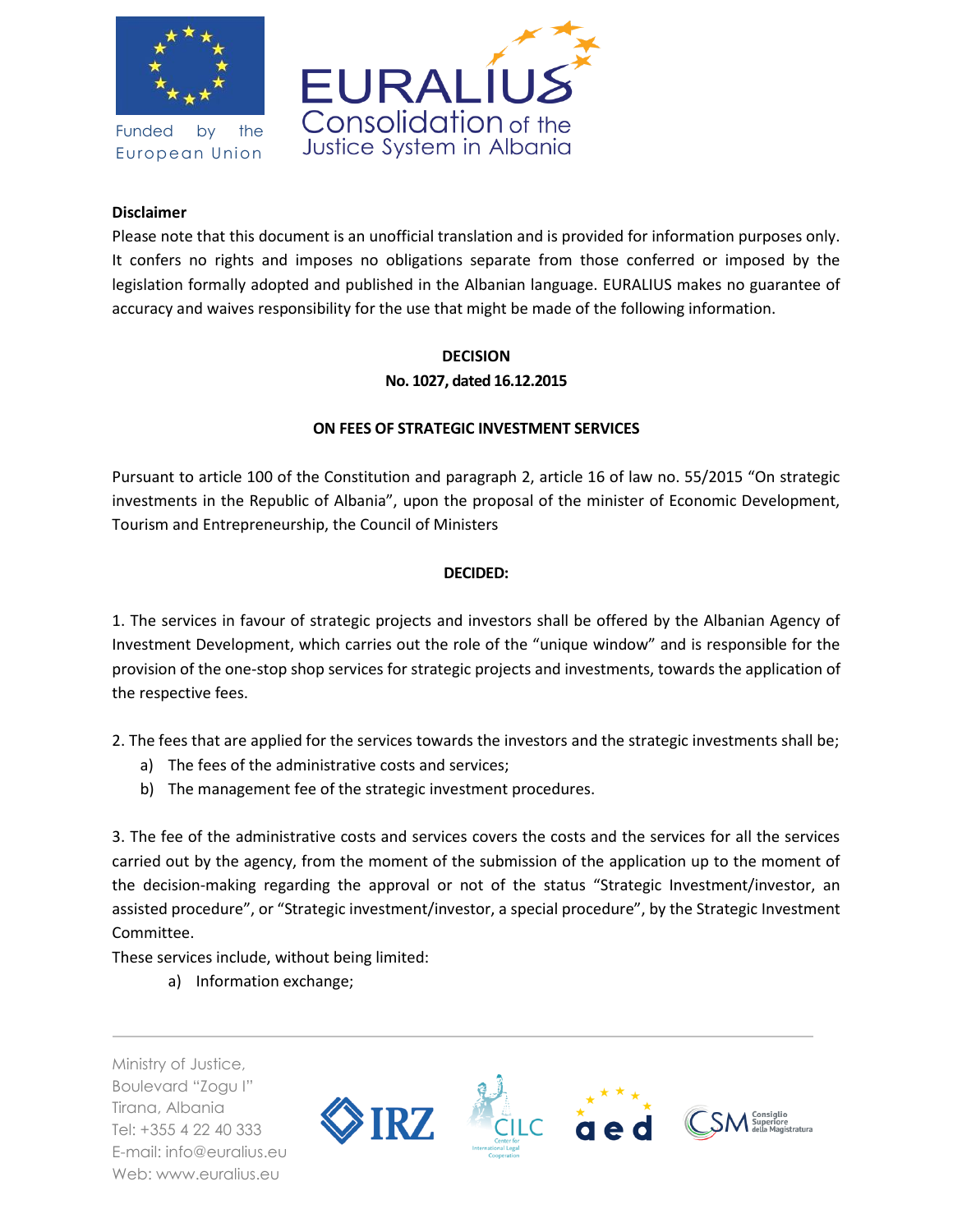

- b) Mail communications;
- c) The copies of the paper and/or electronic acts, which are received or transmitted by the agency to the investor and to the state bodies involved in the strategic investment procedures;
- d) The review and verification of the documentation submitted by the interested subject;
- e) The preliminary analysis of the investor's profile, including the study of the financial statements of the managerial structure, ownership, positioning in the market, previous experiences;
- f) The technical, financial and strategic evaluation of the strategic investment project, of its strategic potential, of the operational risk and of the action plan for its realization;
- g) Analyzing, evaluation, information coordination services of land consolidation and representation services of the investor at the state bodies;
- h) The preliminary support of a project with strategic potential, including the assistance towards the investing subject for the collection of information with data of the technical, legal, administrative, etc. character, necessary for the drafting, preparation and implementation of the investment;
- i) The services for the negotiation, settlement and signing of the agreements with the investor.

4. The fee of the costs and administrative services has a standard value of 70 000 (seventy thousand) ALL. This fee shall be paid by the interested subjects, at the moment of the application for the conduction of the actions and strategic investment procedures at the Agency.

5. The management fee of the strategic investment procedures includes all the supportive services carried out by the agency after benefiting the status "Strategic investment/investor, an assisted procedure", or "Strategic investment/investor, a special procedure".

These services include, without being limited:

- a) The conduction of the preparatory actions, the preparation of the documents and the administrative application with an accelerated procedure, including the necessary documents that accompany the application;
- b) The treatment with priority of the documentation preparation, the provision of the opinions and the application of the procedures;
- c) The actions for the consolidation of the land, whose goal is the planned readjustment and restructuring of the land parcels and their ownership. These actions may include the change of the form, ownership, legal regime and land exploitation or their combination;
- d) The preparation and the provision of the supporting programs;
- e) The actions related to the realization of the procedures for the support with assisting infrastructure;